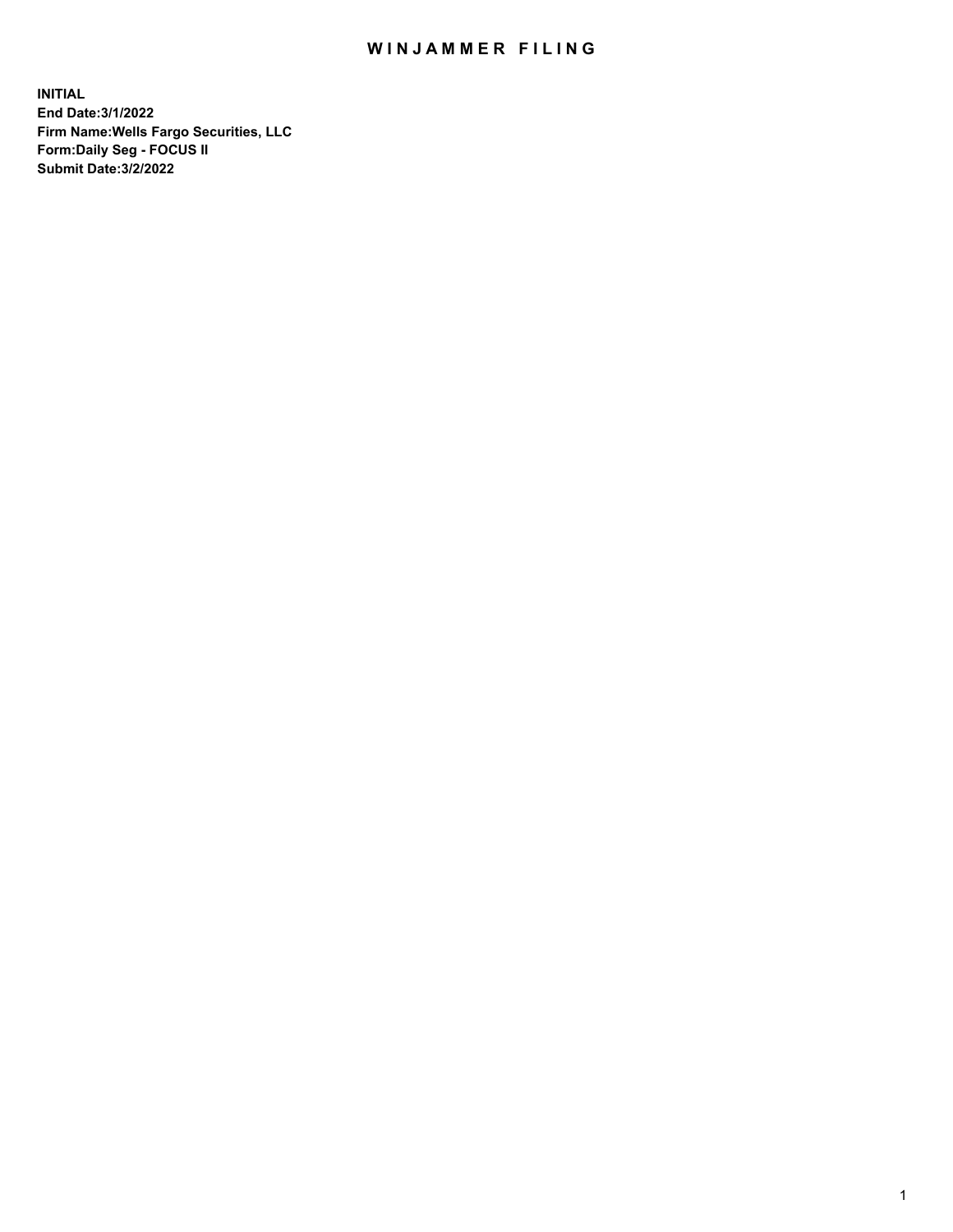**INITIAL End Date:3/1/2022 Firm Name:Wells Fargo Securities, LLC Form:Daily Seg - FOCUS II Submit Date:3/2/2022 Daily Segregation - Cover Page**

| Name of Company                                                                                                       | <b>Wells Fargo Securities LLC</b> |
|-----------------------------------------------------------------------------------------------------------------------|-----------------------------------|
| <b>Contact Name</b>                                                                                                   | <b>James Gnall</b>                |
|                                                                                                                       |                                   |
| <b>Contact Phone Number</b>                                                                                           | 917-699-6822                      |
|                                                                                                                       |                                   |
| <b>Contact Email Address</b>                                                                                          | james.w.gnall@wellsfargo.com      |
|                                                                                                                       |                                   |
| FCM's Customer Segregated Funds Residual Interest Target (choose one):                                                |                                   |
| a. Minimum dollar amount: ; or                                                                                        | 115,000,000                       |
| b. Minimum percentage of customer segregated funds required:% ; or                                                    | <u>0</u>                          |
| c. Dollar amount range between: and; or                                                                               | 00                                |
| d. Percentage range of customer segregated funds required between:% and%.                                             | 00                                |
| FCM's Customer Secured Amount Funds Residual Interest Target (choose one):                                            |                                   |
| a. Minimum dollar amount: ; or                                                                                        | 30,000,000                        |
| b. Minimum percentage of customer secured funds required:%; or                                                        | <u>0</u>                          |
| c. Dollar amount range between: and; or                                                                               | 00                                |
| d. Percentage range of customer secured funds required between: % and %.                                              | 0 <sub>0</sub>                    |
|                                                                                                                       |                                   |
| FCM's Cleared Swaps Customer Collateral Residual Interest Target (choose one):                                        |                                   |
| a. Minimum dollar amount: ; or                                                                                        | 355,000,000                       |
| b. Minimum percentage of cleared swaps customer collateral required:% ; or<br>c. Dollar amount range between: and; or | <u>0</u>                          |
| d. Percentage range of cleared swaps customer collateral required between:% and%.                                     | <u>00</u><br>00                   |
|                                                                                                                       |                                   |

Attach supporting documents CH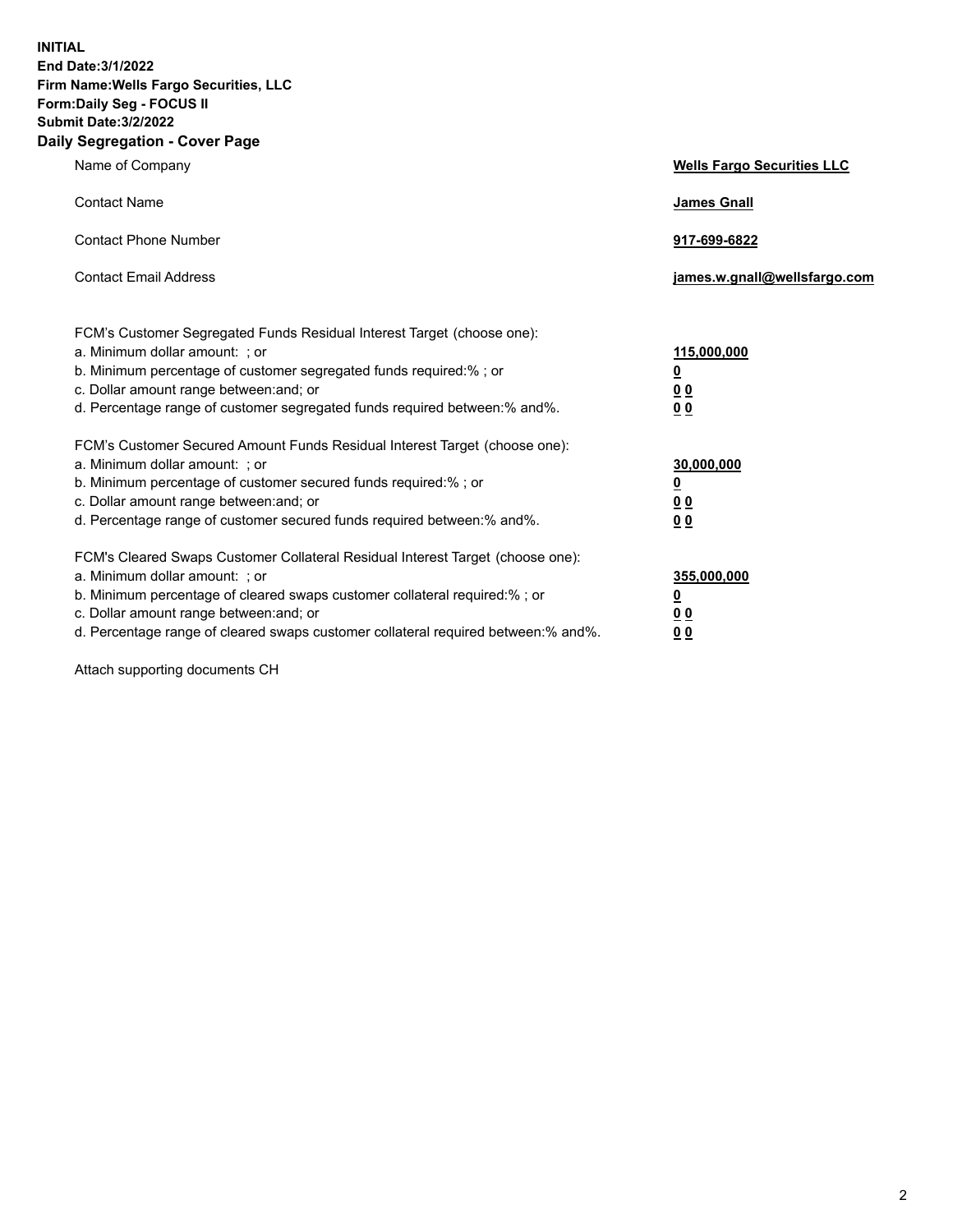**INITIAL End Date:3/1/2022 Firm Name:Wells Fargo Securities, LLC Form:Daily Seg - FOCUS II Submit Date:3/2/2022 Daily Segregation - Secured Amounts** Foreign Futures and Foreign Options Secured Amounts Amount required to be set aside pursuant to law, rule or regulation of a foreign government or a rule of a self-regulatory organization authorized thereunder **0** [7305] 1. Net ledger balance - Foreign Futures and Foreign Option Trading - All Customers A. Cash **360,525,134** [7315] B. Securities (at market) **193,916,914** [7317] 2. Net unrealized profit (loss) in open futures contracts traded on a foreign board of trade **19,075,873** [7325] 3. Exchange traded options a. Market value of open option contracts purchased on a foreign board of trade **358,757** [7335] b. Market value of open contracts granted (sold) on a foreign board of trade **0** [7337] 4. Net equity (deficit) (add lines 1. 2. and 3.) **573,876,678** [7345] 5. Account liquidating to a deficit and account with a debit balances - gross amount **68,750,515** [7351] Less: amount offset by customer owned securities **-42,172,733** [7352] **26,577,782** [7354] 6. Amount required to be set aside as the secured amount - Net Liquidating Equity Method (add lines 4 and 5) **600,454,460** [7355] 7. Greater of amount required to be set aside pursuant to foreign jurisdiction (above) or line 6. **600,454,460** [7360] FUNDS DEPOSITED IN SEPARATE REGULATION 30.7 ACCOUNTS 1. Cash in banks A. Banks located in the United States **138,802,082** [7500] B. Other banks qualified under Regulation 30.7 **43,822,554** [7520] **182,624,636** [7530] 2. Securities A. In safekeeping with banks located in the United States **202,633,254** [7540] B. In safekeeping with other banks qualified under Regulation 30.7 **0** [7560] **202,633,254** [7570] 3. Equities with registered futures commission merchants A. Cash **-14,984,908** [7580] B. Securities **46,326,015** [7590] C. Unrealized gain (loss) on open futures contracts **39,358,970** [7600] D. Value of long option contracts **20** [7610] E. Value of short option contracts **0** [7615] **70,700,097** [7620] 4. Amounts held by clearing organizations of foreign boards of trade A. Cash **0** [7640] B. Securities **0** [7650] C. Amount due to (from) clearing organization - daily variation **0** [7660] D. Value of long option contracts **0** [7670] E. Value of short option contracts **0** [7675] **0** [7680] 5. Amounts held by members of foreign boards of trade A. Cash **260,845,222** [7700] B. Securities **0** [7710] C. Unrealized gain (loss) on open futures contracts **4,821,740** [7720] D. Value of long option contracts **358,738** [7730] E. Value of short option contracts **0** [7735] **266,025,700** [7740] 6. Amounts with other depositories designated by a foreign board of trade **0** [7760] 7. Segregated funds on hand **0** [7765] 8. Total funds in separate section 30.7 accounts **721,983,687** [7770] 9. Excess (deficiency) Set Aside for Secured Amount (subtract line 7 Secured Statement Page 1 from Line 8) **121,529,227** [7380] 10. Management Target Amount for Excess funds in separate section 30.7 accounts **30,000,000** [7780] 11. Excess (deficiency) funds in separate 30.7 accounts over (under) Management Target **91,529,227** [7785]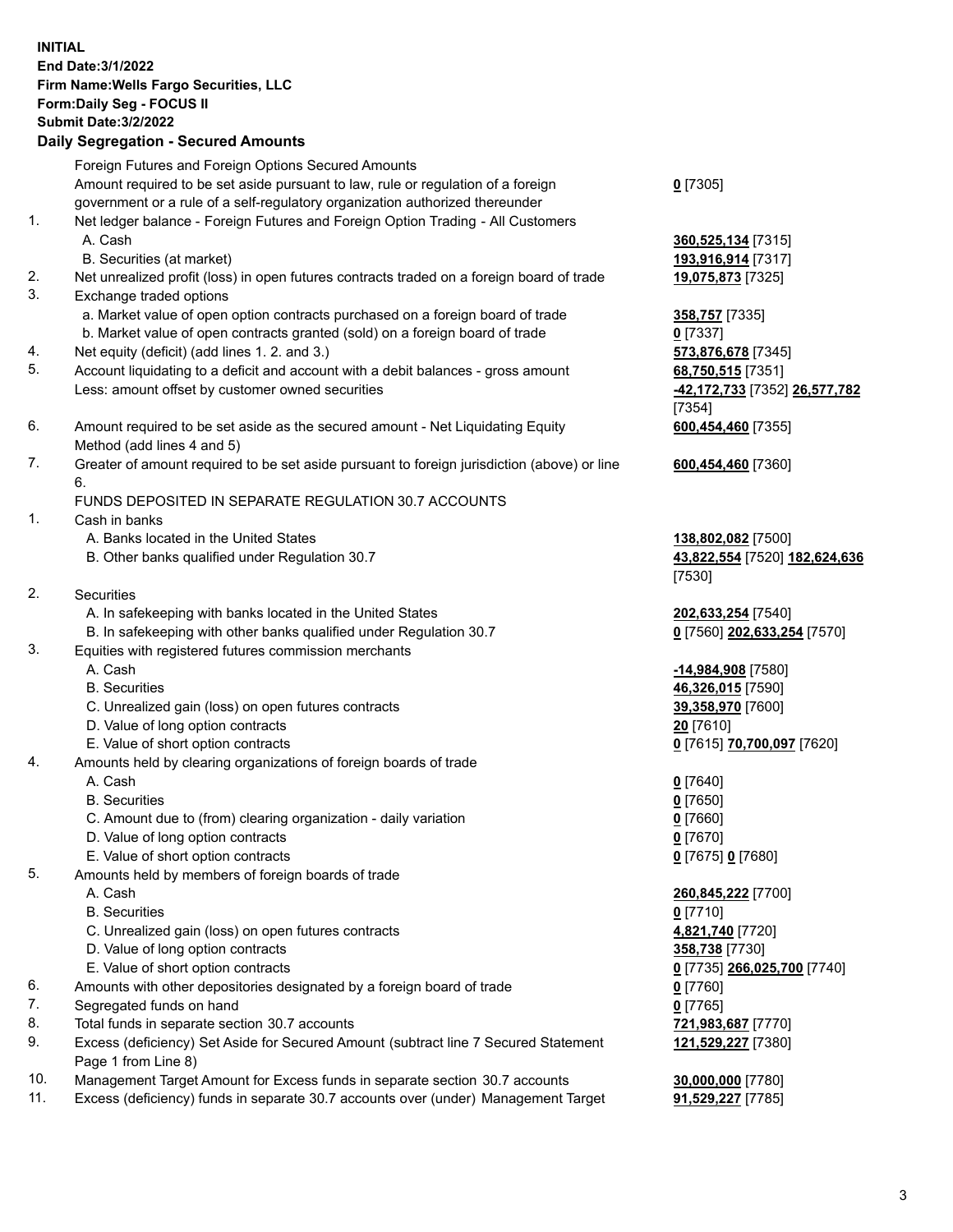**INITIAL End Date:3/1/2022 Firm Name:Wells Fargo Securities, LLC Form:Daily Seg - FOCUS II Submit Date:3/2/2022 Daily Segregation - Segregation Statement** SEGREGATION REQUIREMENTS(Section 4d(2) of the CEAct) 1. Net ledger balance A. Cash **3,214,694,656** [7010] B. Securities (at market) **2,029,670,852** [7020] 2. Net unrealized profit (loss) in open futures contracts traded on a contract market **-288,465,081** [7030] 3. Exchange traded options A. Add market value of open option contracts purchased on a contract market **1,926,000,387** [7032] B. Deduct market value of open option contracts granted (sold) on a contract market **-1,761,608,985** [7033] 4. Net equity (deficit) (add lines 1, 2 and 3) **5,120,291,829** [7040] 5. Accounts liquidating to a deficit and accounts with debit balances - gross amount **287,017,687** [7045] Less: amount offset by customer securities **-269,910,686** [7047] **17,107,001** [7050] 6. Amount required to be segregated (add lines 4 and 5) **5,137,398,830** [7060] FUNDS IN SEGREGATED ACCOUNTS 7. Deposited in segregated funds bank accounts A. Cash **103,380,800** [7070] B. Securities representing investments of customers' funds (at market) **675,530,303** [7080] C. Securities held for particular customers or option customers in lieu of cash (at market) **338,417,080** [7090] 8. Margins on deposit with derivatives clearing organizations of contract markets A. Cash **2,751,706,510** [7100] B. Securities representing investments of customers' funds (at market) **124,387,484** [7110] C. Securities held for particular customers or option customers in lieu of cash (at market) **1,691,253,772** [7120] 9. Net settlement from (to) derivatives clearing organizations of contract markets **-124,242,435** [7130] 10. Exchange traded options A. Value of open long option contracts **1,926,000,387** [7132] B. Value of open short option contracts **-1,761,608,985** [7133] 11. Net equities with other FCMs A. Net liquidating equity **0** [7140] B. Securities representing investments of customers' funds (at market) **0** [7160] C. Securities held for particular customers or option customers in lieu of cash (at market) **0** [7170] 12. Segregated funds on hand **0** [7150] 13. Total amount in segregation (add lines 7 through 12) **5,724,824,916** [7180] 14. Excess (deficiency) funds in segregation (subtract line 6 from line 13) **587,426,086** [7190] 15. Management Target Amount for Excess funds in segregation **115,000,000** [7194] **472,426,086** [7198]

16. Excess (deficiency) funds in segregation over (under) Management Target Amount Excess